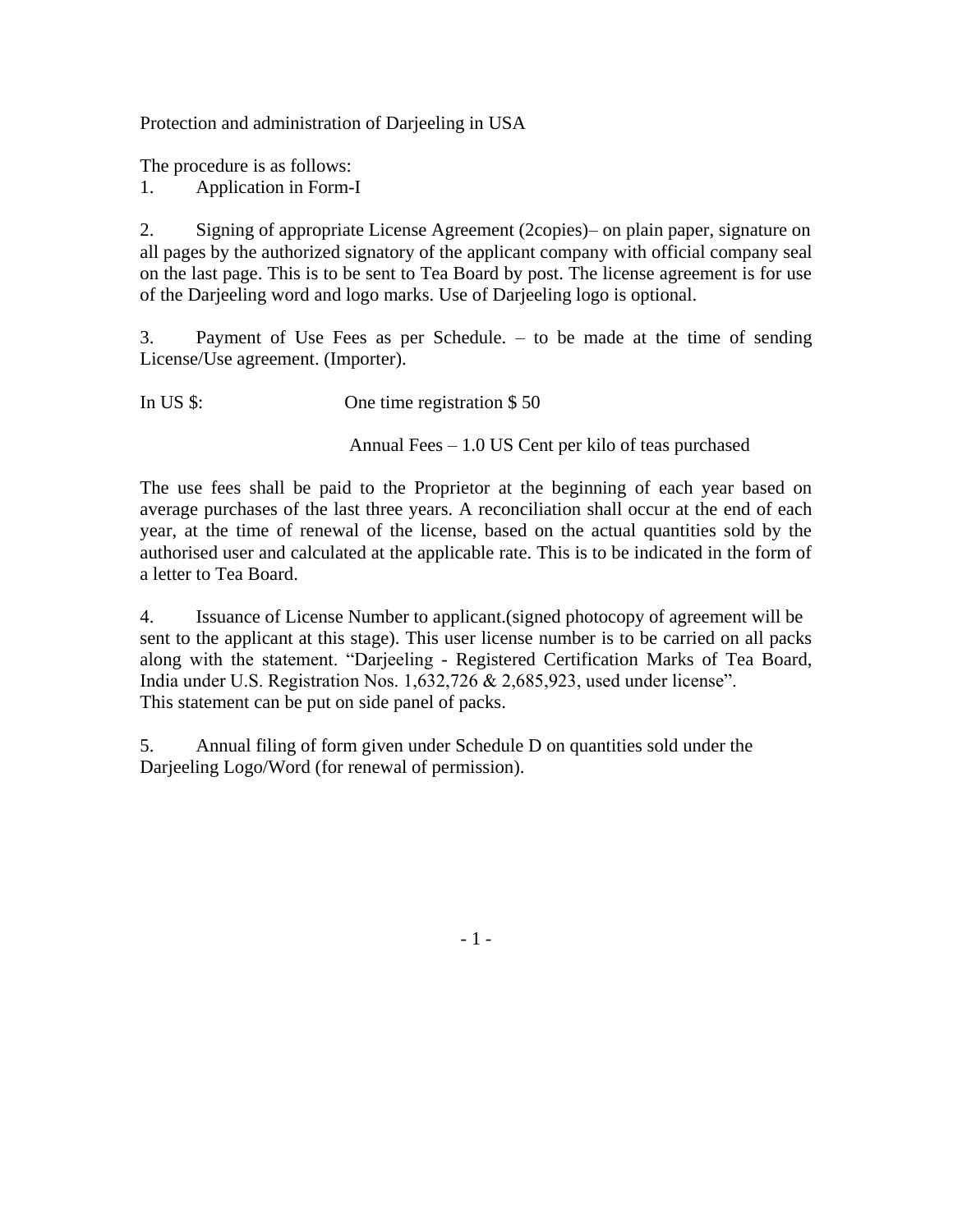Form 1

On the Letterhead of Applicant I/We\* wish to execute the Licence Agreement with the Tea Board of India for use of the "DARJEELING" (word), U.S. Registration No. 2,685,923 and the Darjeeling Logo, U.S. Registration No. 1,632,726\* in class 30 and enclose an A/C payee demand draft for \$[ ] payable to the Tea Board of India towards part payment of the annual Licence Fee. I/We\* agree to abide by the attached Regulations as well as the terms of the Licence Agreement in relation to my/our\* use of the Certification Mark/s.

1.Name of applicant in block letters (specify whether company, partnership, individual, etc):

2.Description of applicant (please circle those which are applicable): Packer / Importer / Bulk Supplier or Wholesaler / Owner of Retail Store / Tea Boutique / Others: (please  $specify)$ 

3.Address:

4.Telephone numbers:

5.Fax No.

6.E-mail address:

I hereby declare that the aforesaid information is true and correct to the best of my knowledge and belief.

Place: Date:

(Authorized Signatory of the Applicant or the Applicant)

\_\_\_\_\_\_\_\_\_\_\_\_\_\_\_\_\_\_\_\_\_\_\_\_\_\_\_\_

 $-2-$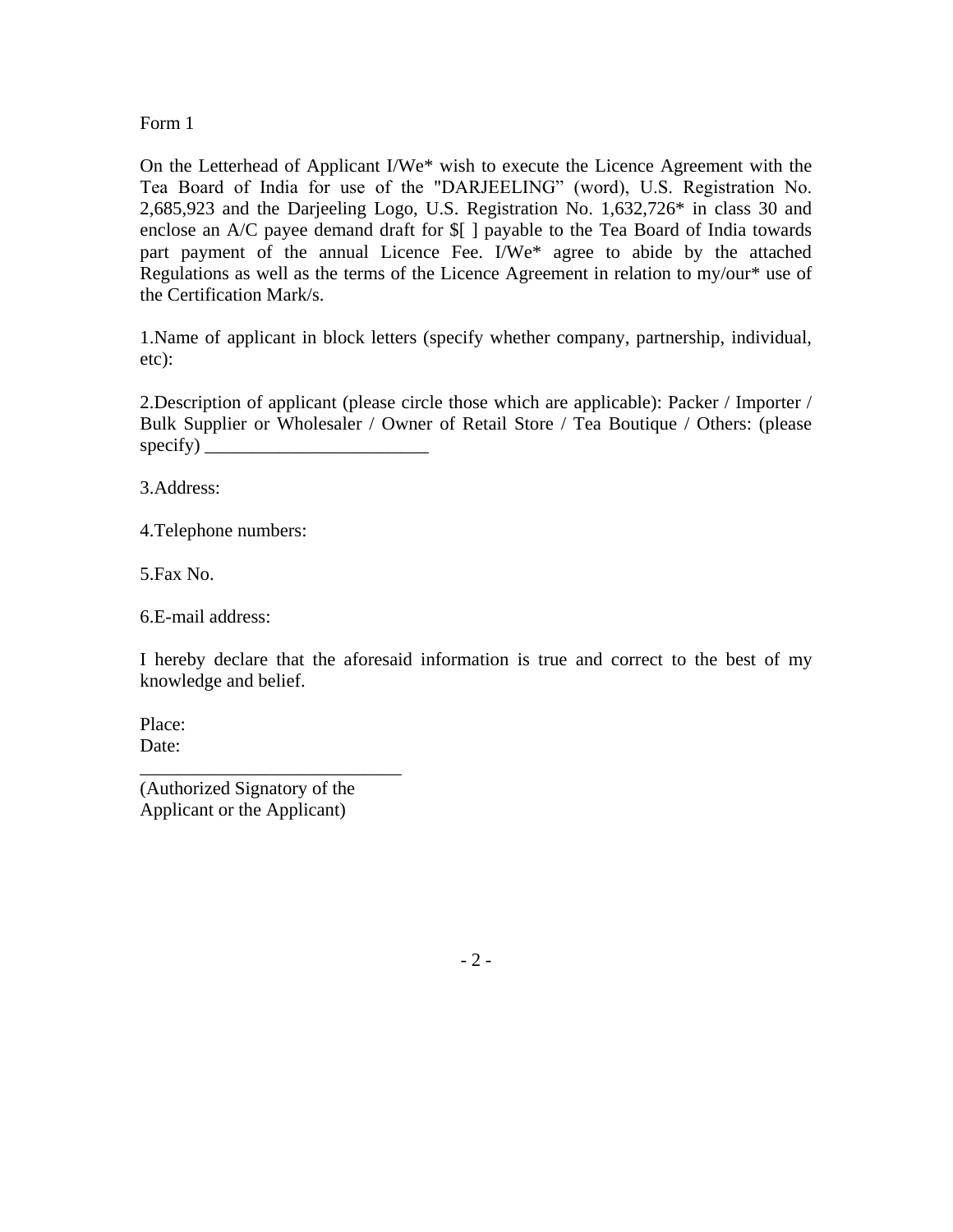Verification:

\* Checked and verified the above information and recommended that the applicant is a member of the Tea Trader's Association of and/or is also a member of Tea Council of and/or an Importer and/or Re-exporter of Darjeeling Tea.

Place : Date :

> (Authorised Signatories of Tea Trader's Association and/or Tea Council of \_\_\_\_\_\_\_\_\_\_ or the Indian Tea Exporter having User Licence Number \_\_\_\_\_\_\_\_\_\_\_\_\_\_\_\_\_\_of DARJEELING CTM.

\*strike out whichever is not applicable.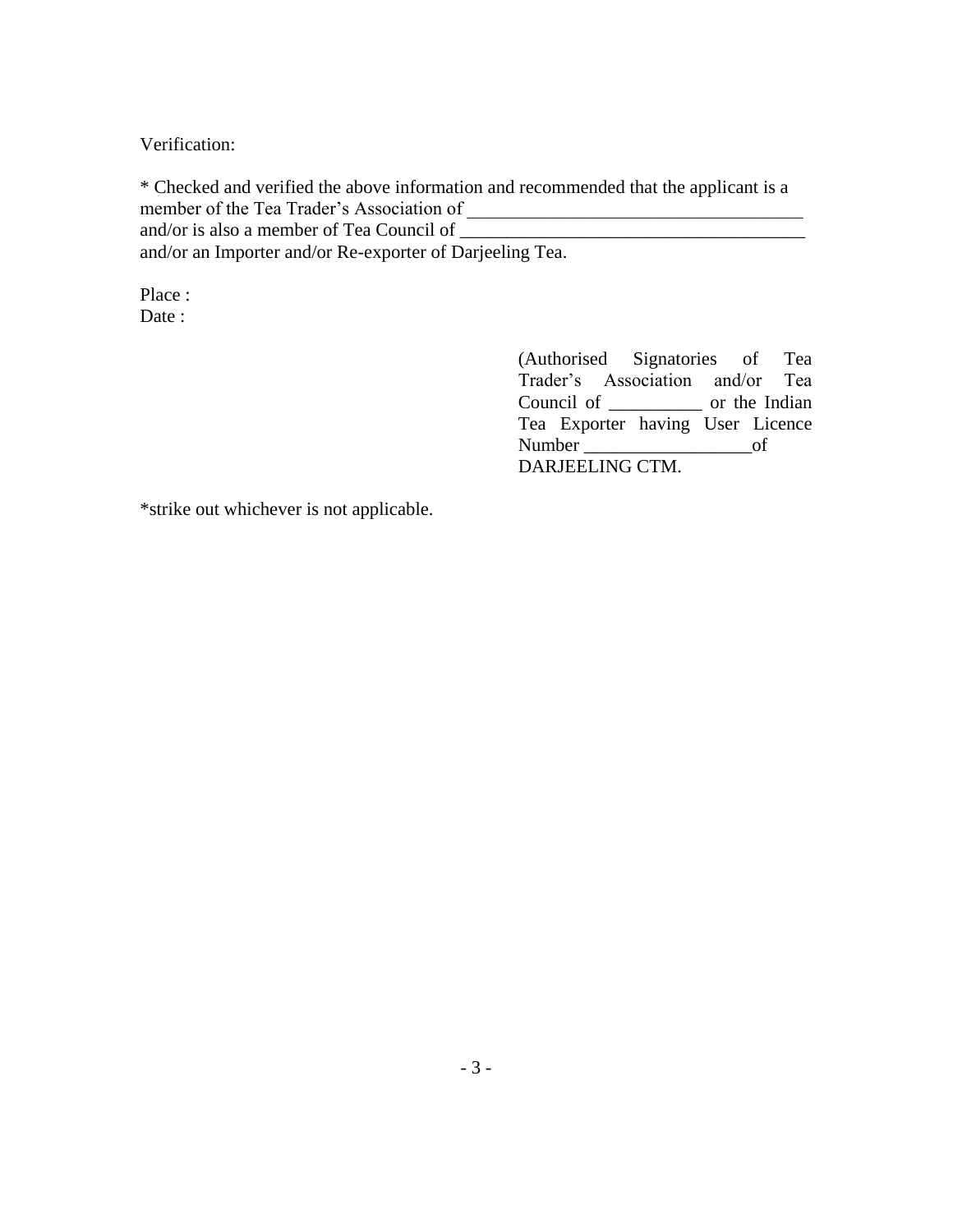# REGULATIONS GOVERNING USE OF THE DARJEELING CERTIFICATION MARKS:

# U.S. REGISTRATION NO. 1,632,726

# AND

# DARJEELING (word mark), U.S. REGISTRATION NO. 2,685,923 IN RESPECT OF TEA IN THE UNITED STATES OF AMERICA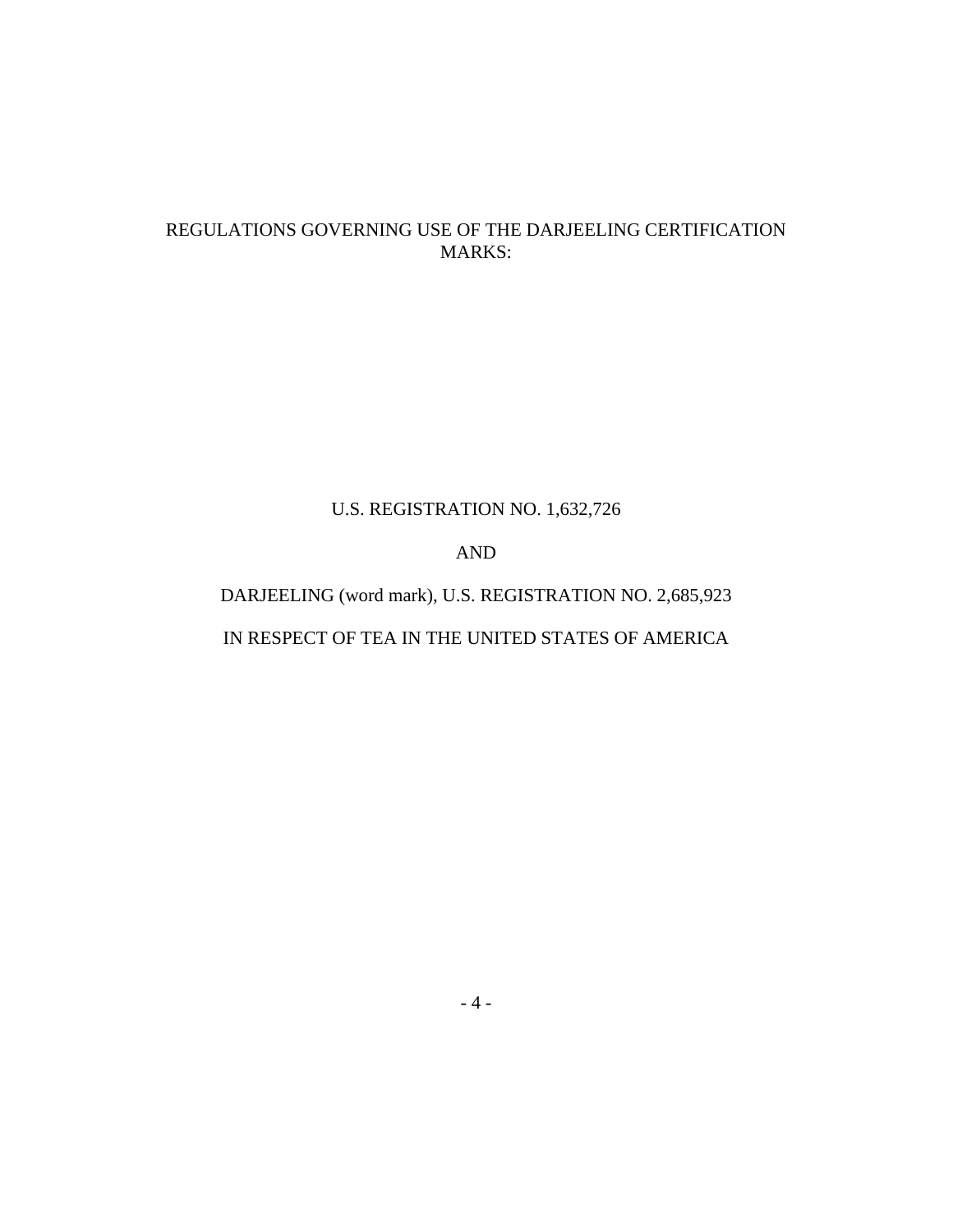## 1.INTRODUCTION TO THE CERTIFICATION MARK LICENSE PROGRAM

## **A. The Tea Board of India**

All teas produced in the tea growing areas of India are administered by the Tea Board, India ("the Board") under the Tea Act, 1953 (hereinafter, the Tea Act).

The Board was established by the Indian Government in 1953 for the purposes of controlling the Indian tea industry. The constitution of the Board is diverse and its members represent the Indian Parliament, owners of tea estates, growers of tea, the Governments of the principal tea growing states of India, employees of tea estates and gardens, exporters of tea, internal traders of tea, tea manufacturers and tea consumers.

The objects of the Board are, inter alia, to regulate the production and cultivation of tea in India, to encourage research, to regulate the sale and export of tea, to provide training in tea testing and fixing grade standards of tea, and improving the marketing of tea in India and elsewhere. The Board has numerous statutory duties and functions under the Tea Act and its various enabling Orders which govern production, marketing and export of teas.

The Board is not involved in the manufacture or trade of tea and is run on a non-profit making basis.

## **B. Tea From The District of Darjeeling, India**

The District of Darjeeling is situated in the state of West Bengal, India. Since about 1835, tea has been cultivated, grown and produced in certain tea gardens geographically located in the areas within the State. Due to the unique and complex combination of agro-climatic conditions prevailing in the region and the production regulations imposed by the Board, such tea has a distinctive and naturally occurring quality and flavour which has won the patronage and recognition of discerning consumers all over the world. Consequently, such tea, known worldwide as DARJEELING tea, has acquired both domestic and international reputation. Any member of the trade or public in India or abroad ordering or purchasing DARJEELING tea will expect the tea to be the tea cultivated, grown and produced in the defined region of the District of Darjeeling and to have the special characteristics associated with such tea.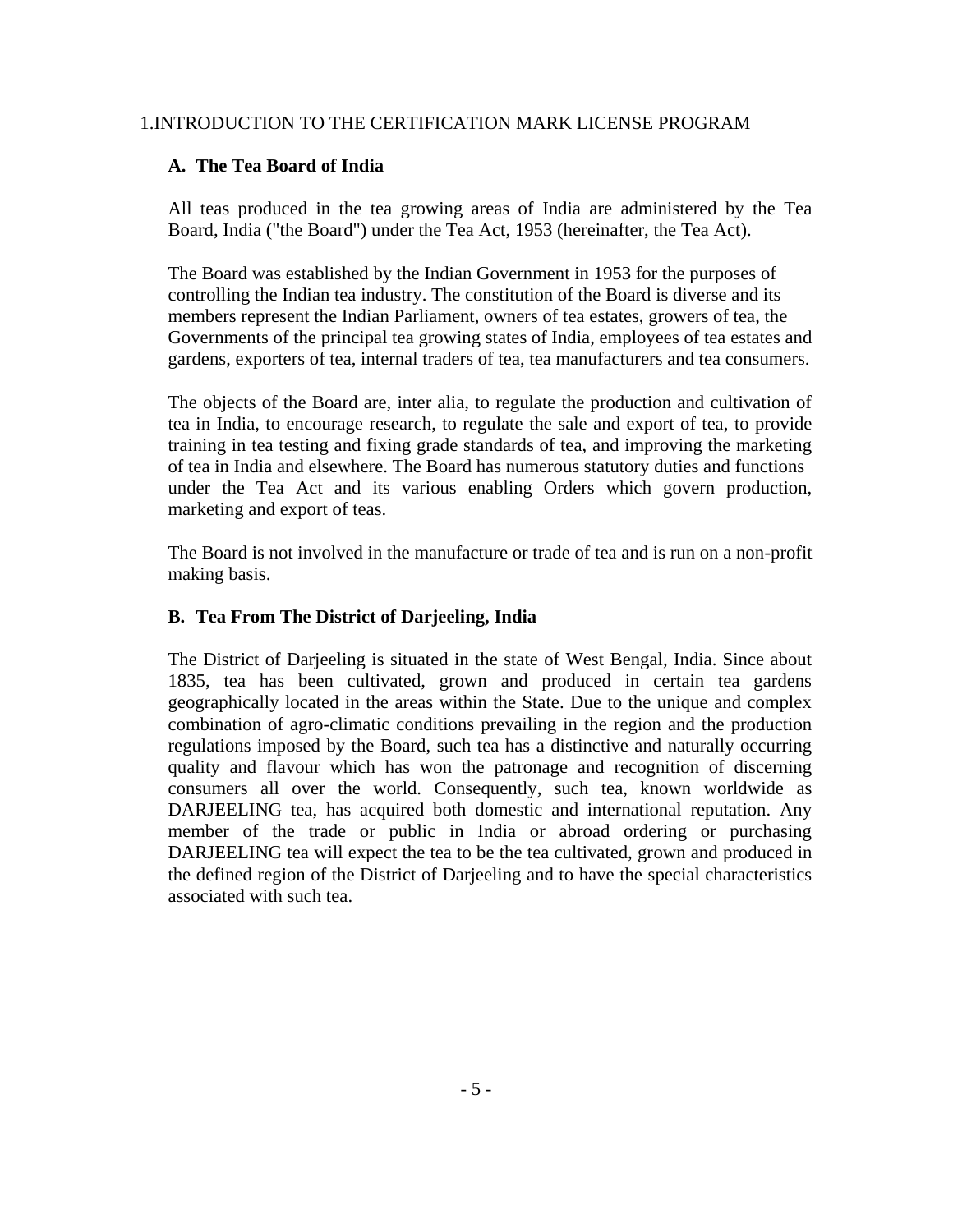Since its establishment, the Board has had sole control over the growing and exporting of Darjeeling tea. It is that control which has given rise to the reputation enjoyed by Darjeeling tea.

C. The Licensing Program The Licensing Program is necessary in order to ensure that the reputation of DARJEELING tea is maintained and that use of the DARJEELING certification marks continues to guarantee that tea sold under the marks is produced in the defined regions of the District of Darjeeling and meets the criteria laid down by the Board. The Board has therefore registered the "DARJEELING Logo" and DARJEELING"(the word mark) as certification marks in the United States (U.S. Registration Nos. 1,632,726 and 2,685,923, respectively). It is in the interests of both the tea trade and the tea consumer that the Board decided to register the two marks as certification marks as the Board is run on a non-profit making basis.

The Board has put in place a licensing program to ensure the supply chain integrity for DARJEELING tea so that the tea leaving the shores of India and claimed as Darjeeling tea in the United States is genuine DARJEELING tea. A license to use the certification marks will be granted without discrimination to anyone who applies, provided the tea meets the required criteria.

Although all licenses to use the Certification Marks incorporate these Regulations by reference, in order to put in place a system that meets the dual objective of ensuring that (a) tea sold as DARJEELING tea in the United States is genuine DARJEELING tea and (b) all sellers of genuine DARJEELING tea are duly licensed, the licensing program is divided into two tiers of licensees: (1) Importers and (2) Non-Importers. This license program affords the Board the necessary information and control over the U.S. tea industry to ensure that tea sold in the United States under the Certification Marks adheres to the standards for DARJEELING tea as set forth in these Regulations.

#### 2. GENERAL DEFINITIONS

For the purposes of these Regulations, unless the context otherwise requires, the following definitions shall apply:

(a) "Proprietor" means Tea Board of India, 14 Biplabi Trailokya Maharaj Sarani (Brabourne Road), P O Box No 2172, Calcutta 700001, India;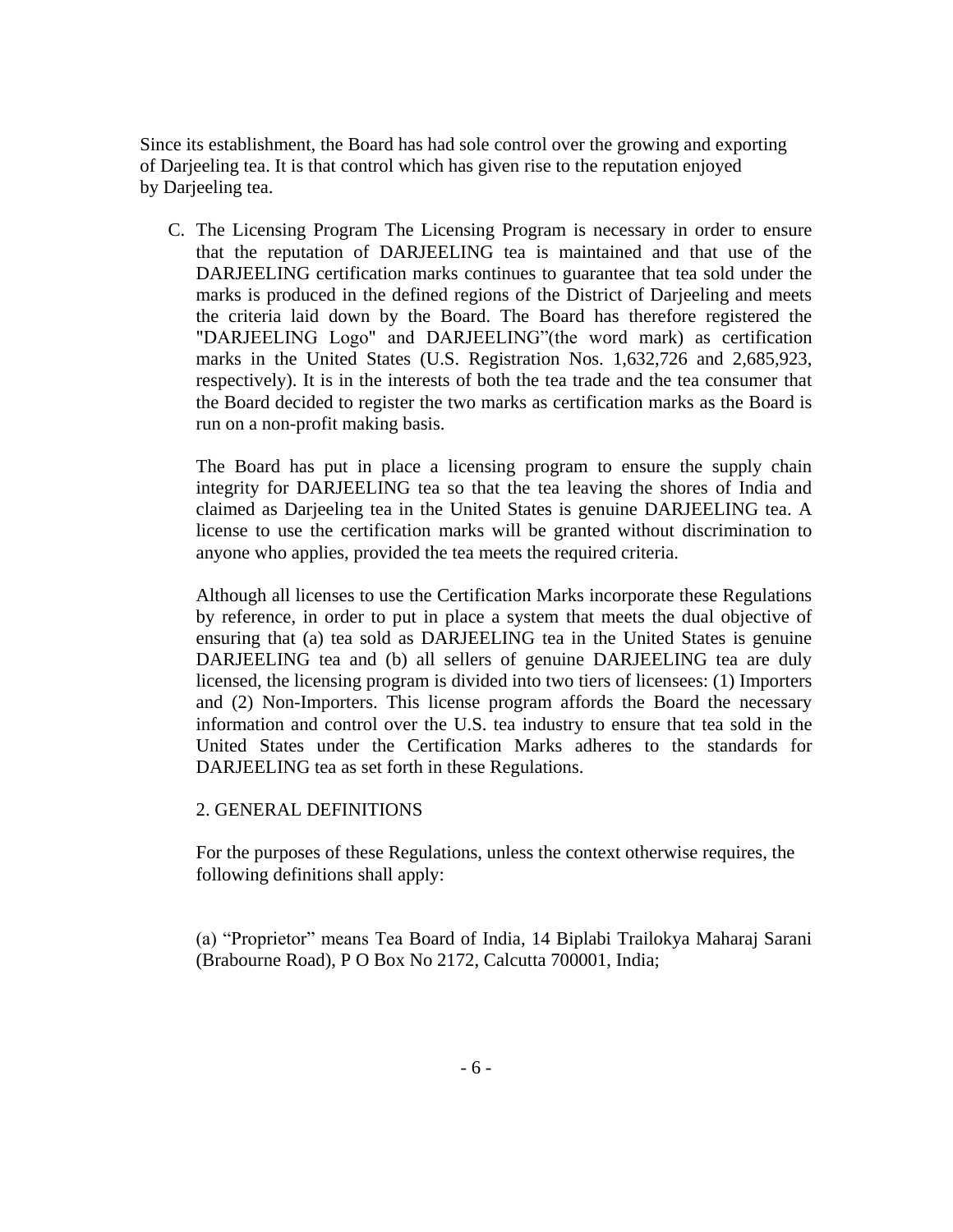(b) "Certification Marks" means the certification marks "DARJEELING" (word), U.S. Registration No. 2,685,923 and the Darjeeling Logo, U.S. Registration No. 1,632,726, depicted in Schedule A hereto ;

(c) "Person" shall include any company or association or body of individuals, whether incorporated or not;

(d) "Licensee" means any person with a subsisting License from the Proprietor to use the Certification Marks;

(e) "Packet tea" means tea packed in unit packs or containers of the types which are ordinarily put up for the purposes of retail sale under the Certification Mark/s.

(f) "Importer" means a person that imports tea into the United States from outside the United States.

# 3. **DEFINITION OF "DARJEELING TEA"**

"DARJEELING tea" is tea that:

(a) is cultivated, grown or produced in the tea gardens in the geographic areas listed in the attached Schedule B and which have been registered with the Proprietor in accordance with the provisions of the (Indian) Tea Act, 1953 or any relevant law which may replace this Act;

(b) has been cultivated, grown or produced in one of the tea gardens listed in Schedule C (which may be amended from time to time by the Proprietor);

(c) has been processed and manufactured in a factory located in the geographic areas listed in the attached Schedule B; and

(d) when tested by expert tea tasters on behalf of the Proprietor, is determined to have the distinctive and naturally occurring organoleptic characteristics of taste, aroma and mouth feel typical of tea cultivated, grown and produced in the region of Darjeeling, India. Tea tasters are considered competent to evaluate these characteristics as a result of many years of practical training and experience in the assessment of tea and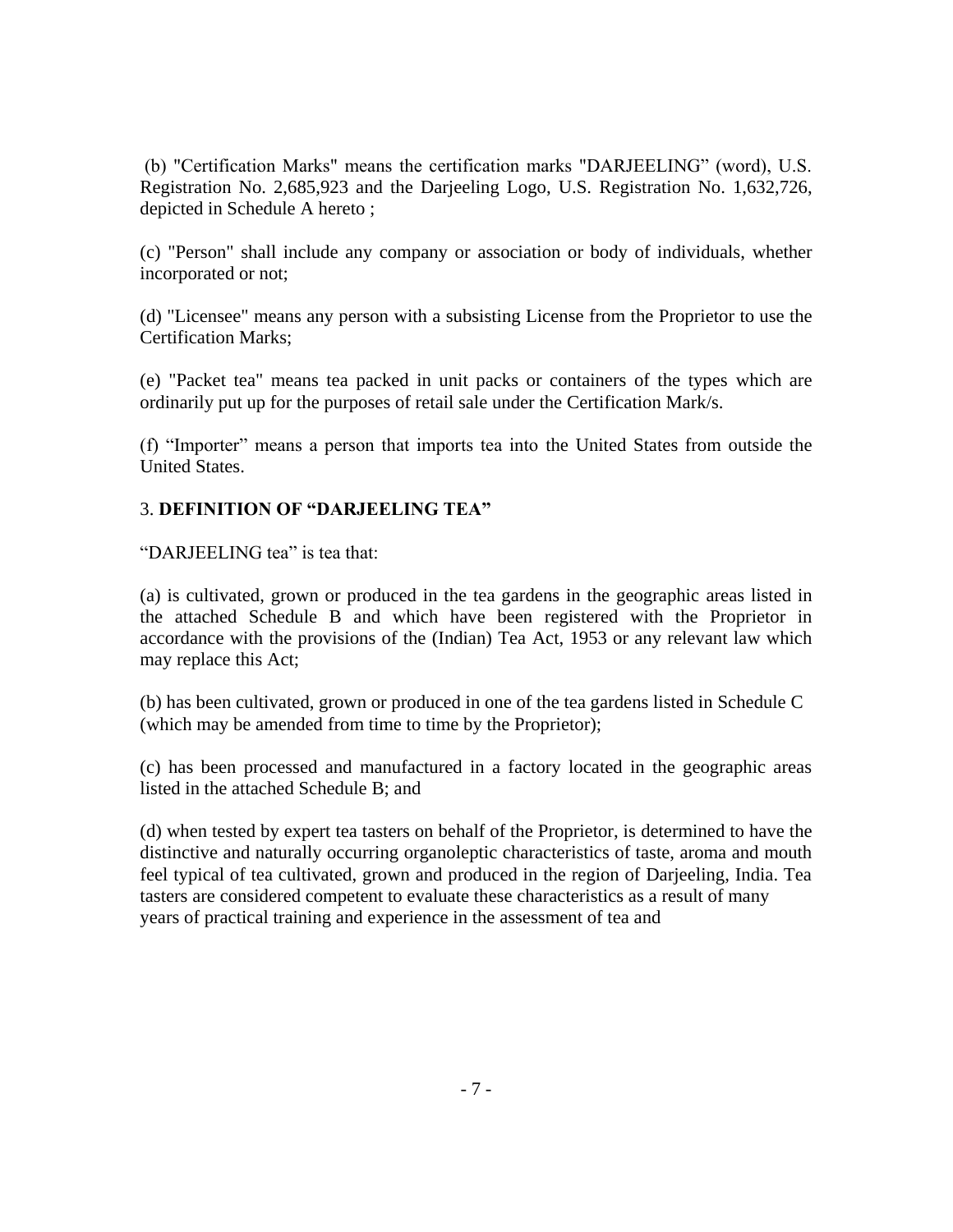their highly refined sensory perception, in particular, in relation to the sensations of smell, taste and mouth feel of different types of tea.

## 4. OWNERSHIP OF CERTIFICATION MARKS

The Certification Marks are the absolute property of the Proprietor and shall not be used by any person except a Licensee. The power of issuing and terminating a license is vested in the Proprietor. The decision to issue and/or cancel a license is dependent solely on conformance with the criteria set forth herein.

# 5. USE OF THE CERTIFICATION MARKS

5.1. So as to ensure that the Certification Marks are only used by a Licensee pursuant to the standards set forth in this section, all Licensees will be required to execute a license governing their use of the Certification Marks. Every applicant for a license to use the Certification Marks undertakes that the tea in respect whereof it will use the Certification Mark conforms to these Regulations and the terms of the appropriate license.

5.2 The Certification Marks shall be applied to or used only in relation to such tea that satisfies the characteristics of DARJEELING tea as set forth in Section 3 of these Regulations. Specifically, except as set forth in Sections 5.3 and 5.4 below, the Certification Marks, whether used in conjunction or isolation, shall always be used to certify that 100% of the tea derives from a single tea garden in Darjeeling, India, as such gardens are listed in Schedule C

. 5.3 The Certification Marks may be used in relation to a blend of DARJEELING tea drawn from more than one tea garden in Darjeeling, India, as listed in Schedule C, only if each tea constituting the blend has been purchased from an Authorized Seller and derives from a single tea garden in Darjeeling, India, as such gardens are listed in Schedule C. In such case, the packaging for the tea must clearly indicate that the tea is a blend of DARJEELING tea with prominent use of the term "blend" or the term "blended."

5.4 The Certification Marks may not be used in relation to a mixture of DARJEELING tea with teas of origin other than Darjeeling, India, even if the terms 'blend' or "blended" are used. If DARJEELING tea is one of the components of a tea mixture that includes some portion of tea that does not conform to the characteristics defined in Section 3, the tea mixture must not be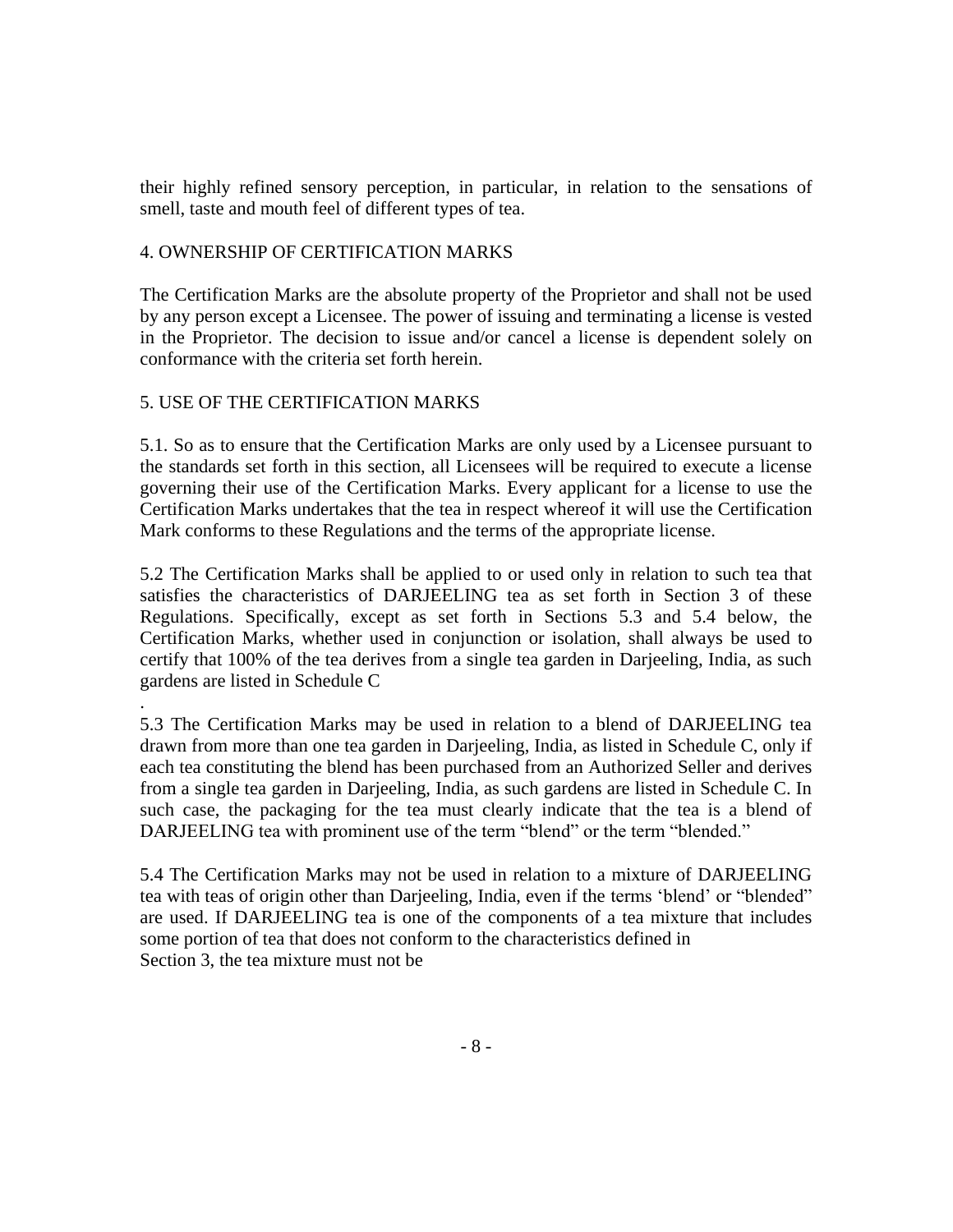named or referred to as "DARJEELING Tea" and the word "Darjeeling" may only be used and must be used on the packaging to accurately set forth the proportion of DARJEELING tea in the tea mixture (e.g., in a list of ingredients). In such cases, the term "Darjeeling" must appear in a font, design and size that does not misrepresent to the consumer the content and origin of the mixture.

5.5 The Certification Marks shall be applied to packaging for DARJEELING tea so that they are clearly visible to purchasers / consumers. All presentations of the Certification Marks shall be accompanied by an indication that they are certification marks of the Proprietor. Subject to these Regulations, the Licensee shall decide the way in which the Certification Marks may be represented including specifications as to colour, size and lettering of the Certification Marks (with the exception of the DARJEELING Logo, which must appear as presented in Schedule A hereto) and what matter of any description may be used in close association with the Certification Mark and in what relationship, except that the Certification Marks must appear in a different size or font than the Licensee's trademarks and company name. In the event of any representation of the Certification Mark being considered unsuitable by the Proprietor, the Licensee shall terminate such use.

5.6 Licensees may not use or seek to register the Certification Marks as a trademark, or as part of a trademark or trade name, for the goods or services of the Licensee.

## 6. HOW THE SCHEME WILL BE POLICED / MONITORED

6.1 To help ensure the integrity of the supply chain of DARJEELING tea and so that Proprietor may monitor the quantity of DARJEELING tea imported to and sold in the United States, and for the purpose of ensuring that tea other than tea described in Section 3 of these Regulations is not being sold as DARJEELING tea, for each calendar year, all Licensees shall submit to the Proprietor an annual report of purchases, sales and inventory of DARJEELING tea, in the form of Schedule D hereto (the "Annual Report"). The Annual Report for each calendar year shall be due to Proprietor immediately on the expiration thereof.

5.2 So that the Proprietor may monitor the legitimacy and quality of DARJEELING tea sold in the United States, at the Proprietor's request, Licensees shall submit to Proprietor a sample of tea sold by the Licensee and/or packaging used by the Licensee. Licensees shall submit any samples requested pursuant to this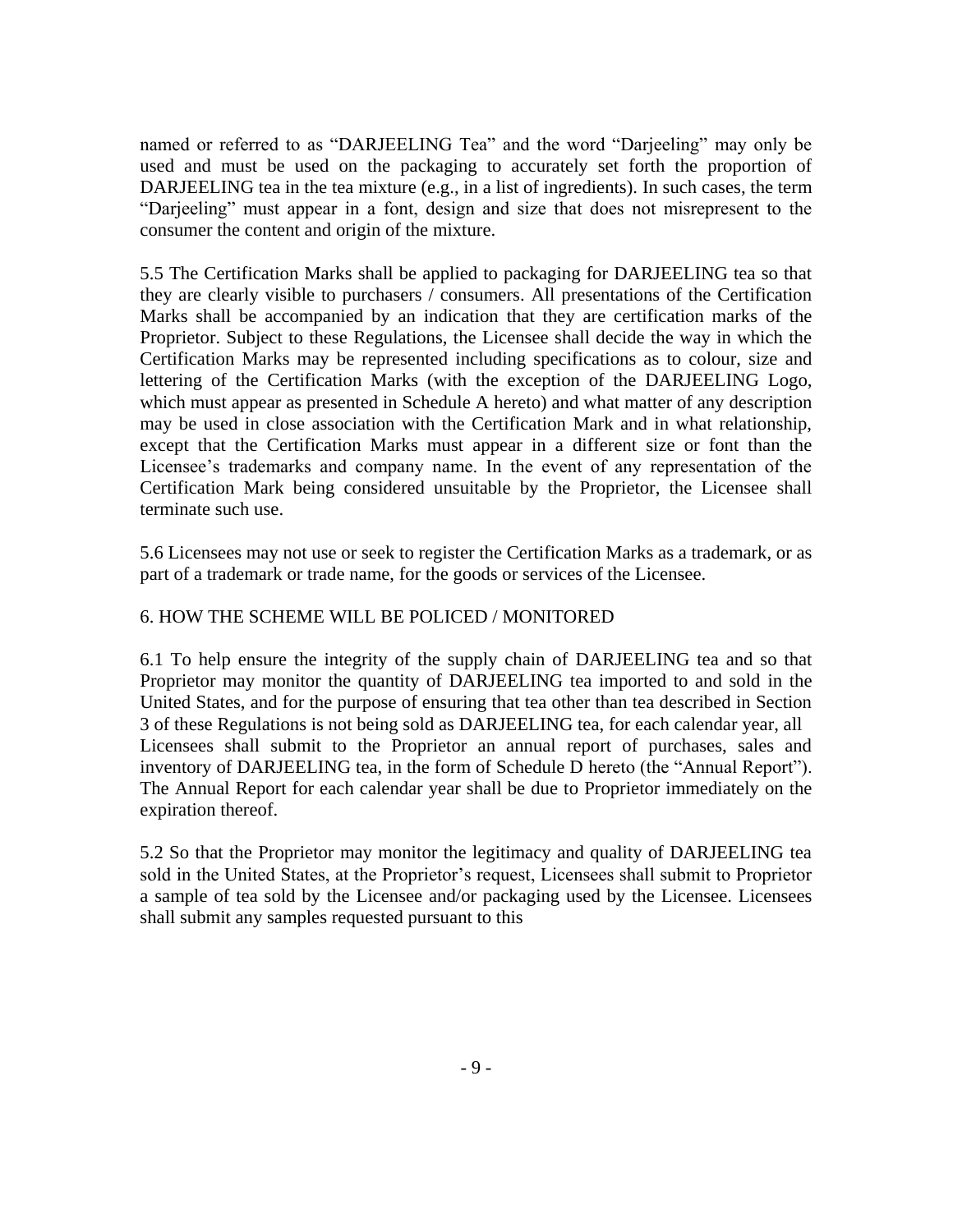paragraph to Proprietor within two (2) weeks of receipt of such request from the Proprietor.

5.3 So that Proprietor may monitor the legitimacy and quality of DARJEELING tea sold in the United States, Proprietor shall be entitled to inspect, prior to and after the grant of a license, during business hours and with reasonable notice to applicant / Licensee, any premises where DARJEELING tea is being processed, manufactured, packed or stored, for the purpose of ensuring that the standards laid down by the Proprietor are being adhered to and complied with. Any License will be conditional on the Proprietor being so satisfied.

## 6. REGISTER OF LICENSEES

6.1 The Proprietor shall keep at its offices a Register wherein shall be entered the names, addresses and trade descriptions of each Licensee, the date of his registration, particulars concerning the cancellation of any previous License, and such other particulars as may from time to time be prescribed or deemed necessary by Proprietor.

6.2 The Register will be available for inspection at Director of Tea Promotion, Tea Board, 5th Floor, 14, B.T.M. Sarani (Brabourne Road), P O Box No 2172, Kolkata 700 001, India. Any person wishing to inspect the Register shall give reasonable notice to the appropriate office of the Proprietor where such inspection is to take place.

#### 7. **BREACH OF LICENSE**

7.1 These Regulations are incorporated into all licenses by reference. The Proprietor and/or Licensees may terminate a License without prejudice to their other remedies forthwith by notice in writing to the other if the other party commits a breach of the License; provided that if the breach is capable of remedy the notice shall only be given if the party in breach shall not have remedied the same within one month of having been given notice in writing specifying the breach and requiring it to be remedied.

7.2 If a Licensee uses the Certification Marks in an unauthorized, misleading or deceptive manner, or in any manner that defames or causes disrepute to DARJEELING tea, or if Licensee is convicted of any offense leading to the discredit of his reputation or good faith as a trader, or is adjudicated bankrupt, or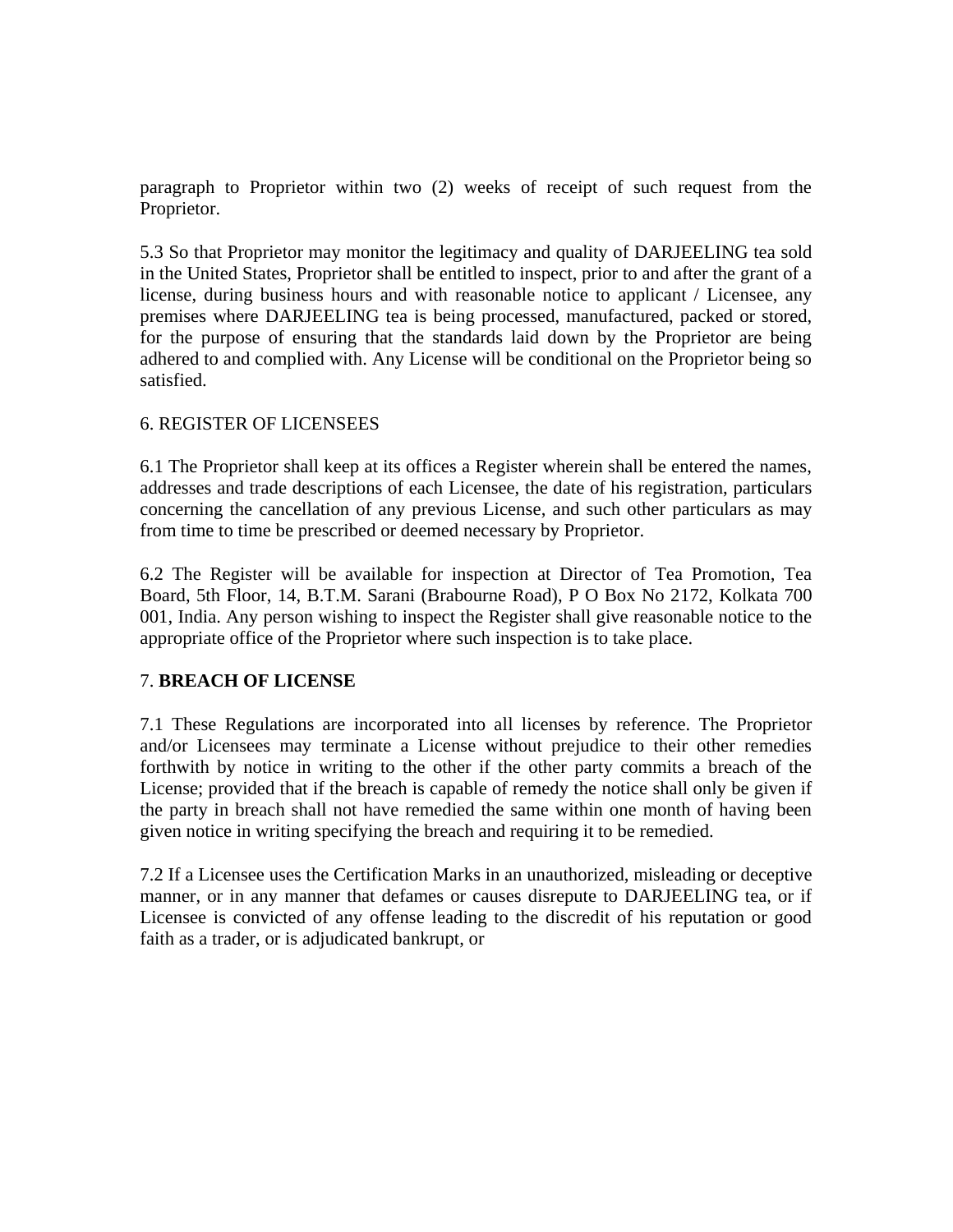goes into liquidation (other than voluntary liquidation for the purpose of amalgamation or reconstruction), or has a receiver appointed over his assets, the Proprietor may terminate the License.

7.3 Except as otherwise set forth herein, and specifically subject to Sections 7.1 and 7.2, the Proprietor may not terminate a License.

7.4 If the Proprietor terminates a License pursuant to the provisions of the License and these Regulations, the former Licensee may not use the Certification Marks for any purpose. This provision survives termination of a License by the Proprietor.

#### 8. **PROCEDURE FOR RESOLVING DISPUTES**

In the event of the issue of a License being refused or a License being terminated by the Proprietor, the person concerned shall, during the period of sixty days immediately succeeding the date of such refusal or termination, have the right to appeal against such refusal or cancellation to the Consulate General of India, New York (yet to be confirmed), provided that he at the same time gives notice of such appeal to the Proprietor. The decision of the Consulate General of India on such appeal (after submission to it of such written and/or or al representations as the parties decide to make or as it shall require) shall be final and binding on the Proprietor and the person concerned.

#### 9. **NOTICES**

Any notice given by the Proprietor to a Licensee pursuant to the Licensee's license shall be deemed to have been duly given if forwarded through the post by prepaid letter addressed to the Licensee set forth in its license. Any notice given by an Licensee to the Proprietor shall be deemed to have been duly given if forwarded through the post by prepaid letter addressed to the Proprietor at Director of Tea Foundation, Tea Board, 5th Floor, 14, B.T.M. Sarani (Brabourne Road), PO Box 2172, Kolkata 700 001, India.

#### 10. **POWER TO AMEND**

Subject to the consent of the Indian Central Government and the United States Trade Marks law, the Proprietor may alter these Regulations in accordance with the provisions of the law for the time being in force in the United States of America.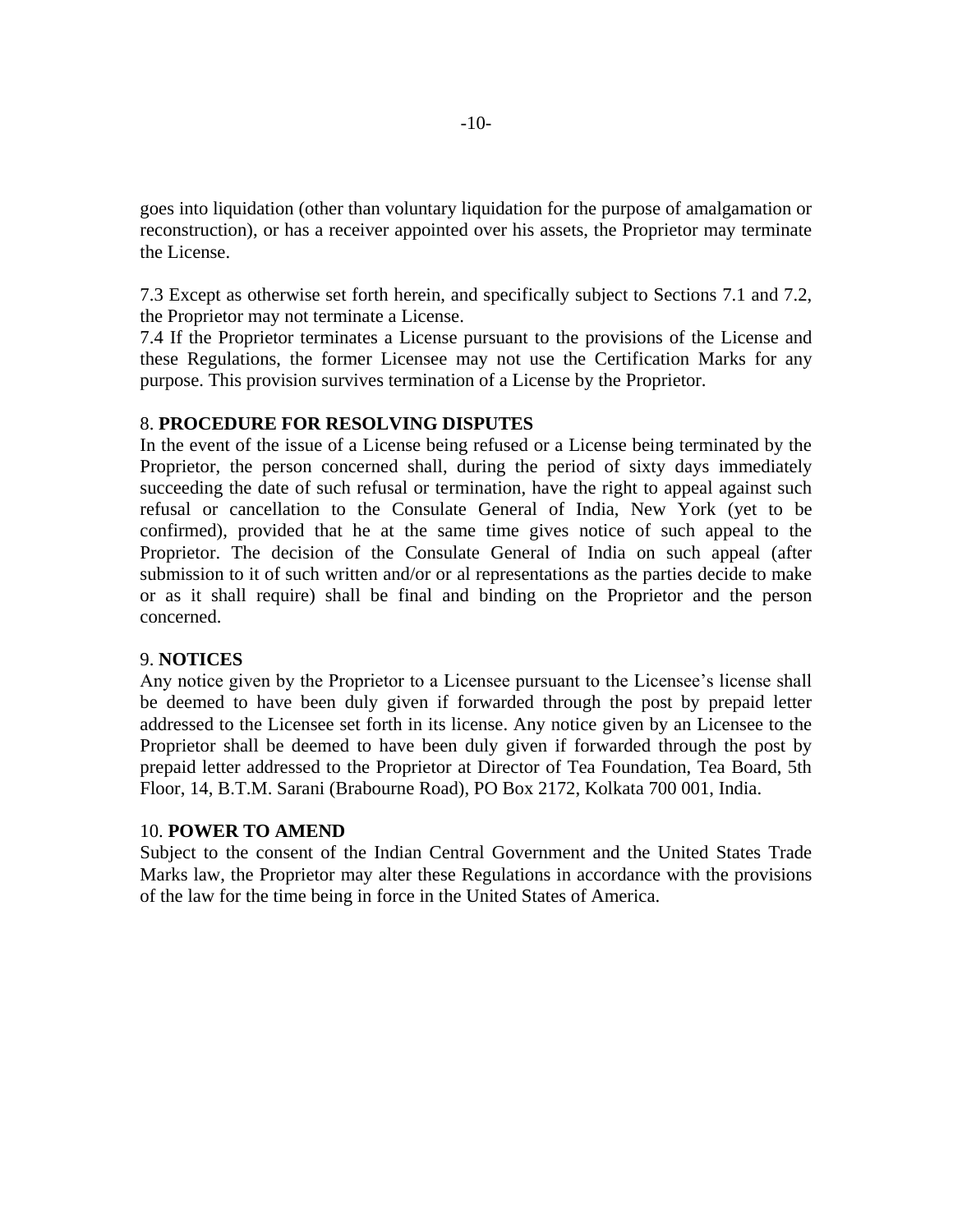#### 11. **DELEGATION OF POWERS**

The Proprietor may authorise such persons as deemed appropriate by it to make tests and inspections in pursuance of paragraph 5.3 of these Regulations on its behalf. Such persons may include, for example, expert tea tasters, public analysts or such other persons or bodies deemed competent under the relevant food laws and regulations in force in India from time to time. The Proprietor may require that an authorised user obtain a certificate from such a person in order to be entitled to use the Certification Mark. For the purpose only of making tests and inspections, the Proprietor may from time to time delegate its powers to a Management Committee duly appointed by a Resolution of the Proprietor, and/or its Board who may be appointed and selected to represent the Proprietor, subject always to such conditions as the Proprietor may from time to time impose.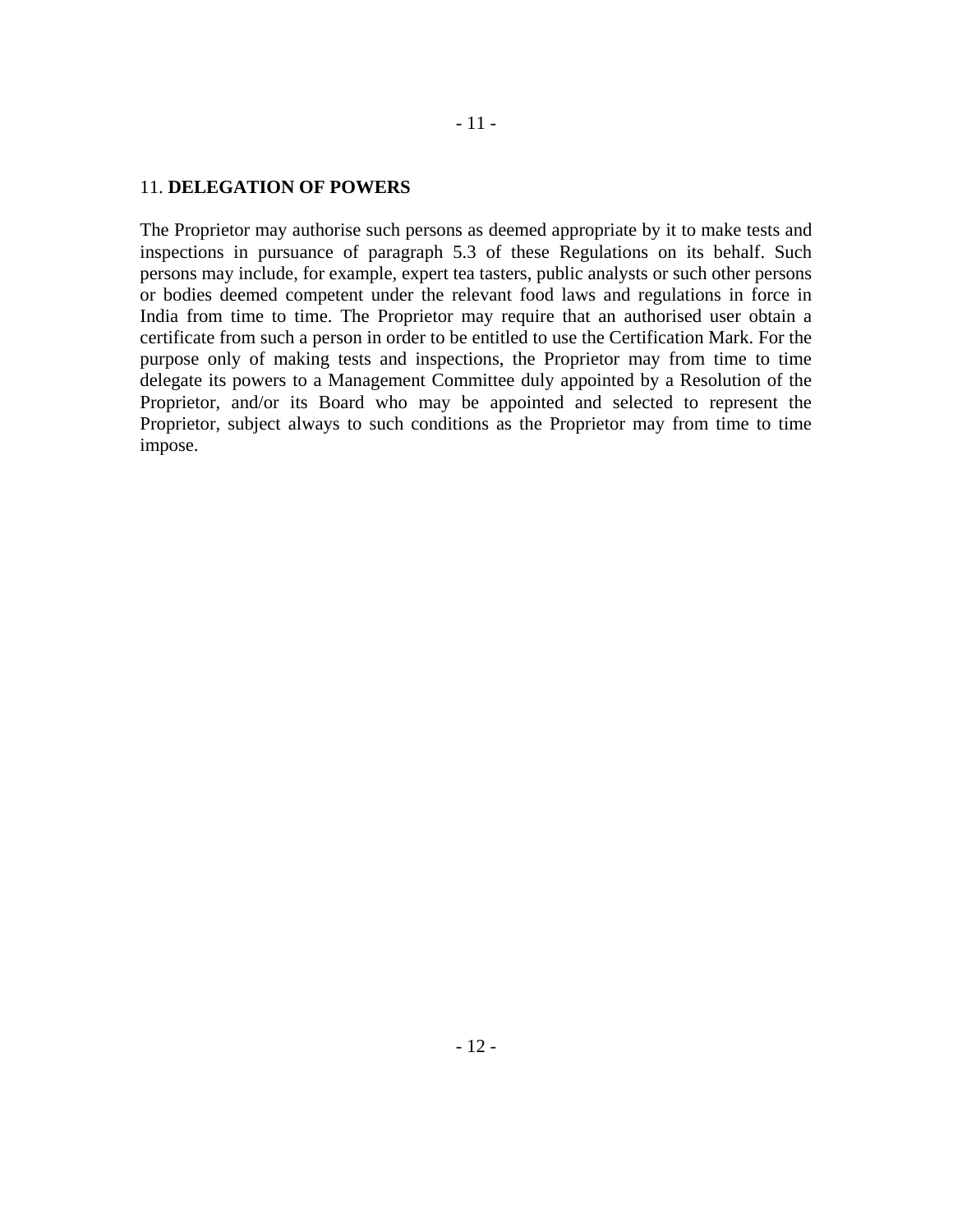## **SCHEDULE A DARJEELING WORD CERTIFICATION MARK UNDER REGISTRATION NO. 2, 685, 923 IN CLASS 30 IN RESPECT OF TEA AND**

## **DARJEELING LOGO**

# **DARJEELING DESIGN CERTIFICATION MARK**

**Reg. No. 1,632,726 IN INT'L. CLASS A in the UNITED STATES OF AMERICA**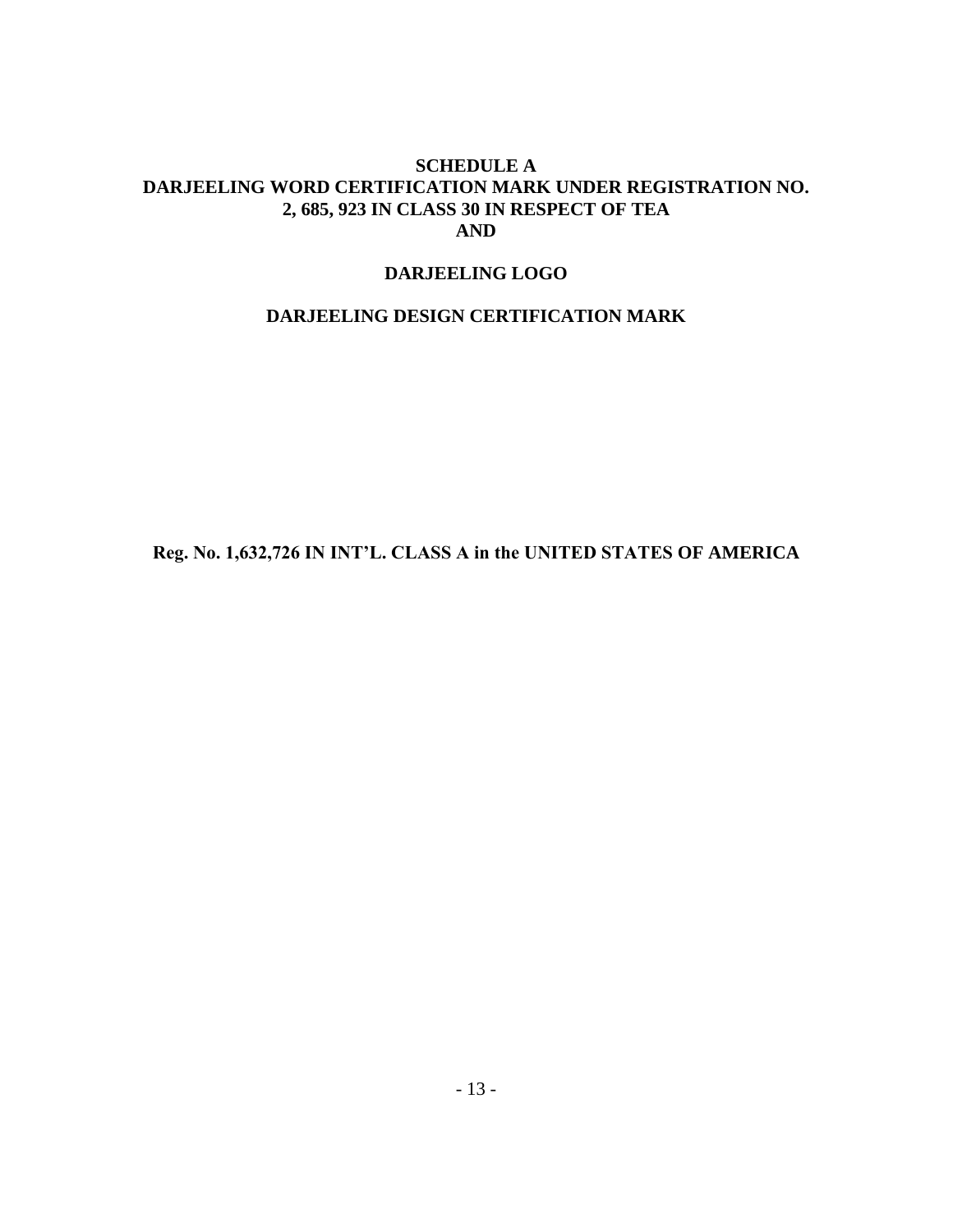## SCHEDULE B

The following areas within the District of Darjeeling in the State of West Bengal, India;

- (i) hilly areas of Sadar sub-division
- (ii) hilly areas of Kalimpong sub-division

(iii) Kurseong sub-division excluding the areas in the District of Darjeeling Authority's Jurisdiction List numbered 20, 21, 23, 24, 29, 30 and 33. These areas under above seven jurisdiction list numbers, are non-hilly areas of the Kurseong sub-division of the district of Darjeeling, which are not capable of producing tea of the requisite standard.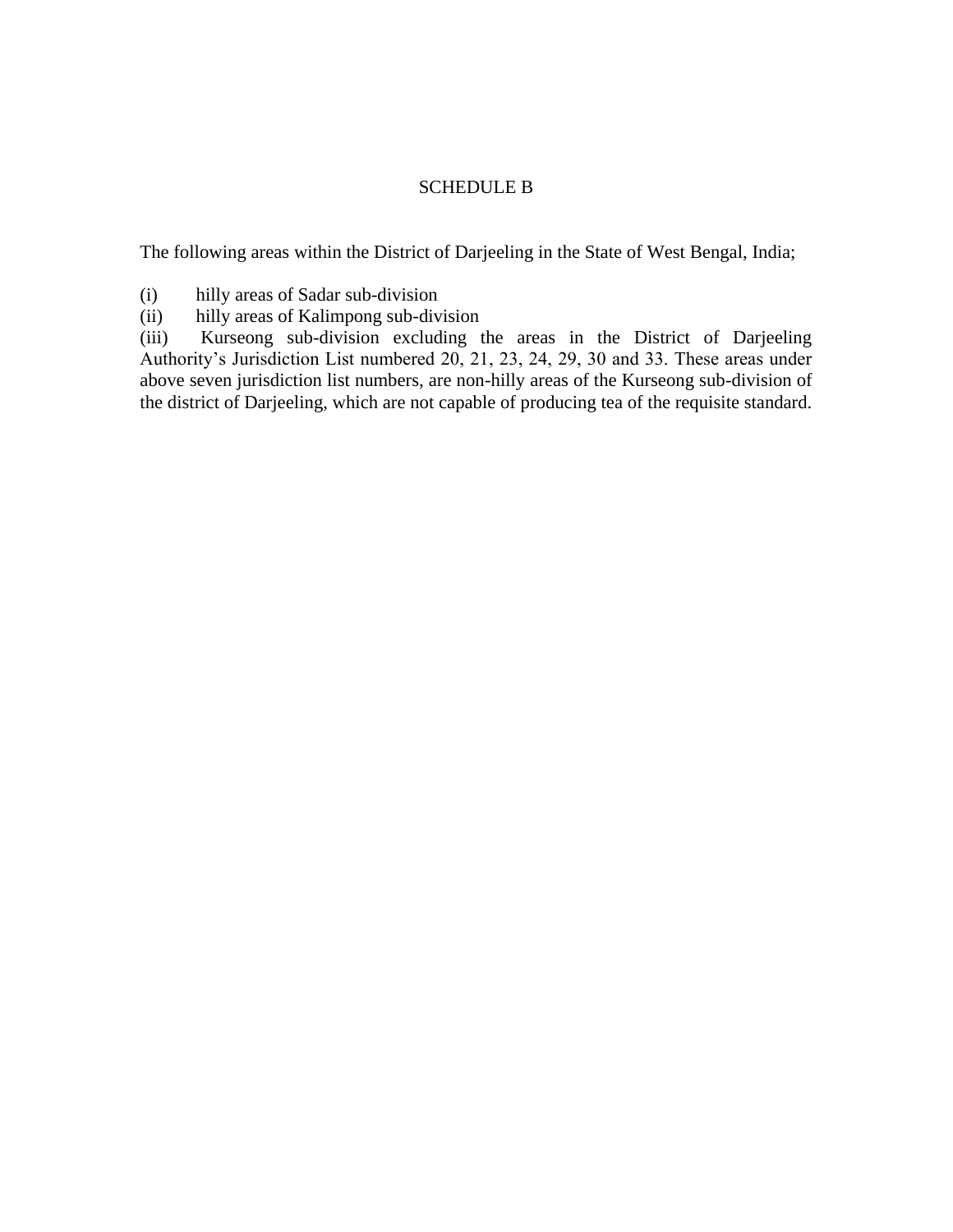# SCHEDULE C

| 1. Alloobari                                | 33. Margaret's Hope                      | 65. Samabeong               |
|---------------------------------------------|------------------------------------------|-----------------------------|
| 2. Ambiok (Hilton)                          | 34. Marybong                             | 66. Selimbong (Rongbong)    |
| 3. Arya                                     | 35. Mim                                  | 67. Soom                    |
| 4. Avongrove                                | 36. Mission Hill                         | 68. Singtom                 |
| 5. Ambootia                                 | 37. Moondakotee                          | 69. Steinthal               |
| 6. Badamtam                                 | 38. Mohan Majhua                         | 70. Sungma                  |
| 7. Barnesbeg                                | 39. Makaibari                            | 71. Selim Hill              |
| 8. Bannockburn                              | 40. Mullotar                             | 72. Singbulli               |
| 9. Balasun                                  | 41. Mahalderm                            | 73. Sivitar                 |
| 10. Chongtong (Sirisi)                      | 42. Monteviot                            | 74. Springside              |
| 11. Chamong                                 | 43. Nagri                                | 75. Soureni                 |
| 12. Castleton                               | 44. Nagri Farm                           | 76. Singell                 |
| 13. Dhajea                                  | 45. North Tukvar                         | 77. Sepoydhoorah (Chamling) |
| 14. Dooteriah                               | 46. Narbada Majhua                       | 78. Seeyok (Spring Valley)  |
| 15. Dilaram                                 | 47. Nurbong                              | 79. Tukvar (Puttabong)      |
| 16. Edenvale                                | 48. Namring & Namring(Upper) 80. Tumsong |                             |
| $17.$ Ging                                  | 49. Oaks                                 | 81. Turzum                  |
| 18. Gielle                                  | 50. Okayti                               | 82. Tindharia               |
| 19. Glenburn                                | 51. Orange Valley                        | 83. Thurbo                  |
| 20. Gopaldhara                              | 52. Pandam                               | 84. Tukdah                  |
| 21. Goomtee                                 | 53. Pashok                               | 85. Teesta Valley           |
| 22. Giddapahar                              | 54. Phoobsering                          | 86. Upper Fagu              |
| 23. Gyabaree & Millikthong 55. Poobong      |                                          | 87. Vah Tukvar              |
| 24. Happy Valley                            | 56. Pussimbing (Minzoo)                  |                             |
| 25. Jogmaya                                 | 57. Phuguri                              |                             |
| 26. Jungpana (Jungpapa Upper) 58. Rangaroon |                                          |                             |
| 27. Kalej Valley                            | 59. Ringtong                             |                             |
| 28. Kumai (Snowview)                        | 60. Risheehat                            |                             |
| 29. Lingia                                  | 61. Rohini                               |                             |
| 30. Liza Hill                               | 62. Runglee Rungliot                     |                             |
| 31. Longview(Highlands)                     | 63. Rungmook/Cedars                      |                             |
| 32. Lopchu                                  | 64. Kanchaan View                        |                             |
|                                             |                                          |                             |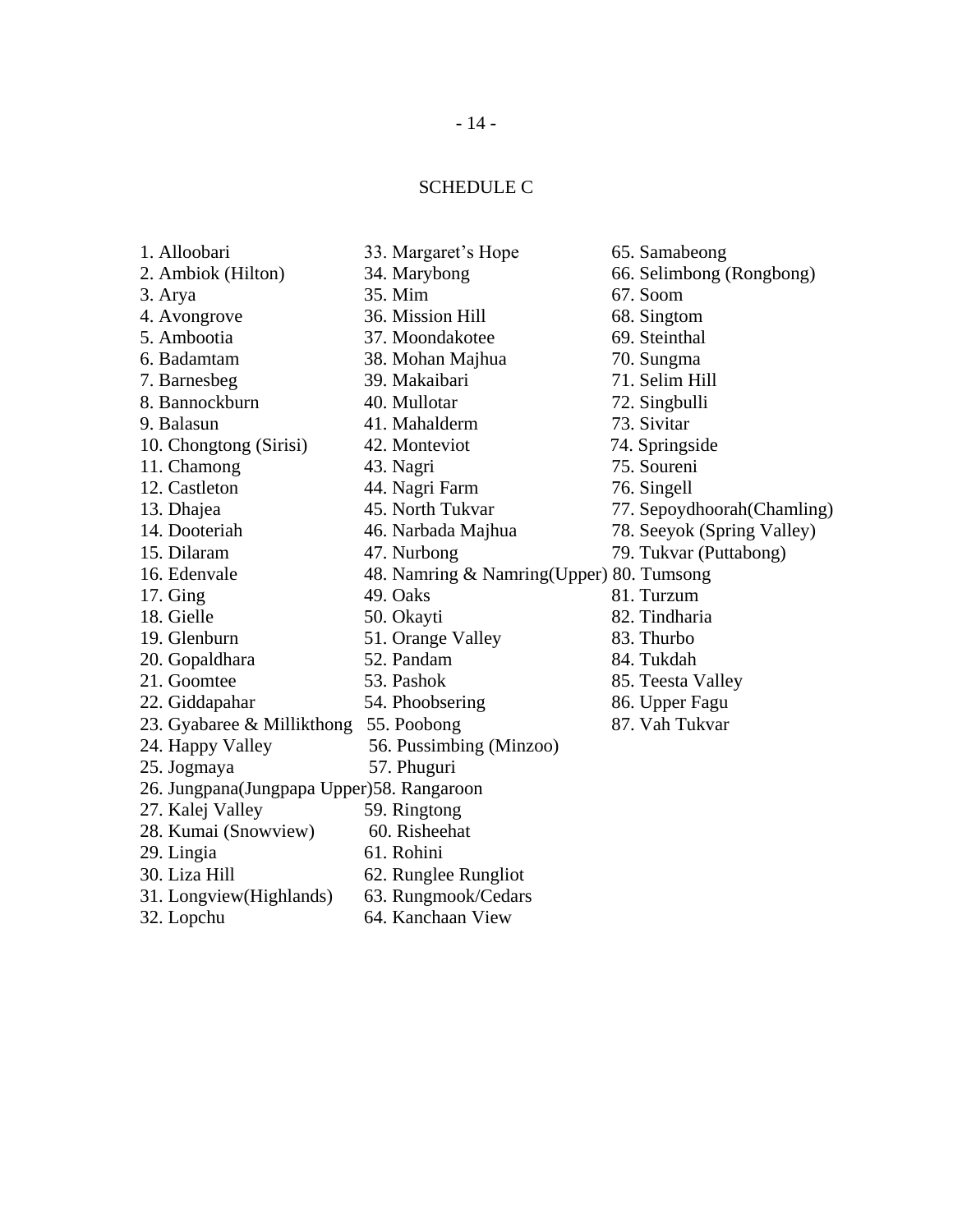## SCHEDULE D (Overseas buyer Return) ANNUAL TRANSACTIONS / INVENT ORY OF DARJEELING TEA (on Licensee's letterhead)

User License Number: Name: Address: Date: Dear Sir(s),

The following is my/our declaration relating to the sale and stock of Darjeeling Tea held by me/us over the period stated above. Opening stock of Darjeeling Tea as on :  $1<sup>st</sup>$  January ( year) : kg.

Qty. of Darjeeling Tea purchased during the 12 month period :\_\_\_\_\_\_\_ kg.

| $\rm{COO}$<br>No. | Supplier/source<br>of<br>purchase | Tea<br>Garden<br>Mark | Invoice<br>number | Grade | Quantity | No.of<br>packages |
|-------------------|-----------------------------------|-----------------------|-------------------|-------|----------|-------------------|
|                   |                                   |                       |                   |       |          |                   |
|                   |                                   |                       |                   |       |          |                   |
|                   |                                   |                       |                   |       |          |                   |
|                   |                                   |                       |                   |       |          |                   |
|                   |                                   |                       |                   |       |          |                   |

Qty. of Darjeeling Tea sold during the 12 month period :\_\_\_\_\_\_\_ kg. including Qty of Darjeeling Tea exported during the 12 month period kg

Destination of Darjeeling Tea sold

1. 2. 3. Any other details : (Qty. sold under logo mark) (Qty. sold under word mark) Closing stock of Darjeeling Tea as on  $31<sup>st</sup>$  December (year) :\_\_\_\_\_\_ kg.

I/we\* hereby certify that the information given above is correct and that we have not concealed any material facts.

> \_\_\_\_\_\_\_\_\_\_\_\_\_\_\_\_\_\_\_\_ Signature of Licensee.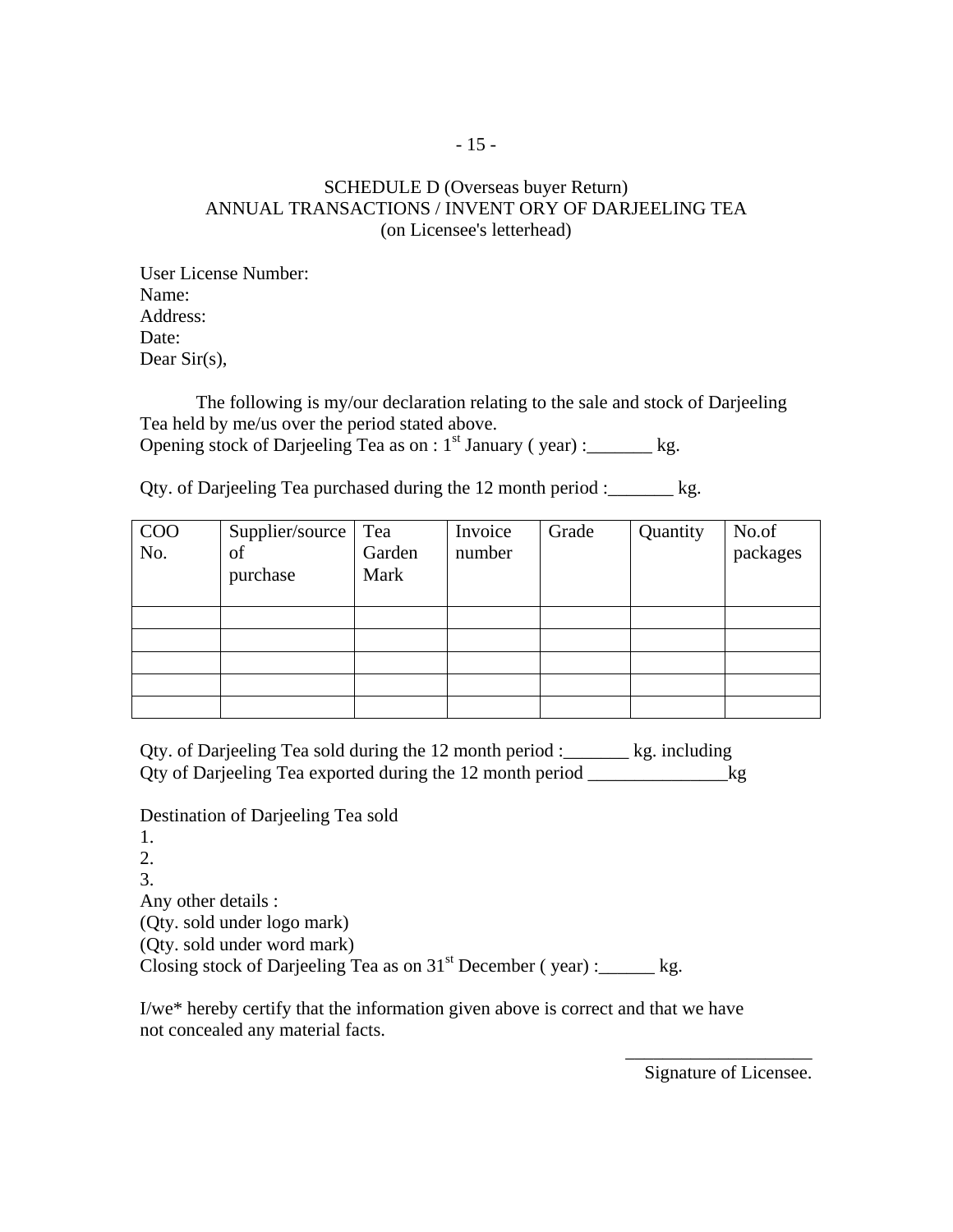## -16-

# IMPORTER LICENSE TO USE THE DARJEELING CERTIFICATION MARKS

User License Number:

This License, effective as of the date of full execution, is by and between Tea Board, India, a statutory body created by authority of the Government of India, B.T.M. Sarani (Brabourne Road), PO Box No 2172, Calcutta, India ("Licensor"), on the one hand, and \_\_\_\_\_\_\_\_\_\_\_\_\_\_\_\_\_\_\_\_\_\_\_\_\_\_\_, a seller of DARJEELING tea, doing business at \_\_\_\_\_\_\_\_\_\_\_\_\_\_\_\_\_\_\_\_\_\_\_\_\_\_\_\_\_\_\_\_\_\_\_\_\_\_\_\_\_\_ ("Licensee"), on the other hand.

WHEREAS the Licensor is the owner of the Certification Marks, as defined in the Regulations Governing The Use of The DARJEELING Certification Marks (the "Regulations"), a copy of which are attached hereto as Exhibit A.

WHEREAS the Licensee has applied to the Licensor for a license entitling Licensee to use the Certification Marks subject to Licensee's compliance with the said Regulations or any modification thereof, and the terms hereof;

NOW THIS AGREEMENT WITNESSETH that in consideration of the terms and conditions hereinafter contained, the Licensor hereby agrees to permit Licencee to use the Certification Marks in respect of the licensed goods.

# 1. INCORPORATION OF THE REGULATIONS

The Regulations, including all definitions set forth therein, are hereby incorporated by reference. By execution of this License, Licensee agrees to abide by the terms of the Regulations and the terms of the Regulations shall be deemed terms of this License.

# 2. LICENSEE REPRESENTATIONS

Licensee is an Importer (as such term is defined in the Regulations) of DARJEELING tea into the United States, and imports approximately \_\_\_\_\_ kilograms of DARJEELING tea annually in the United States;

# 3. DISPLAY OF USER LICENSE NUMBER

Licensee shall display its User License Number on all packets and packaging materials containing DARJEELING tea.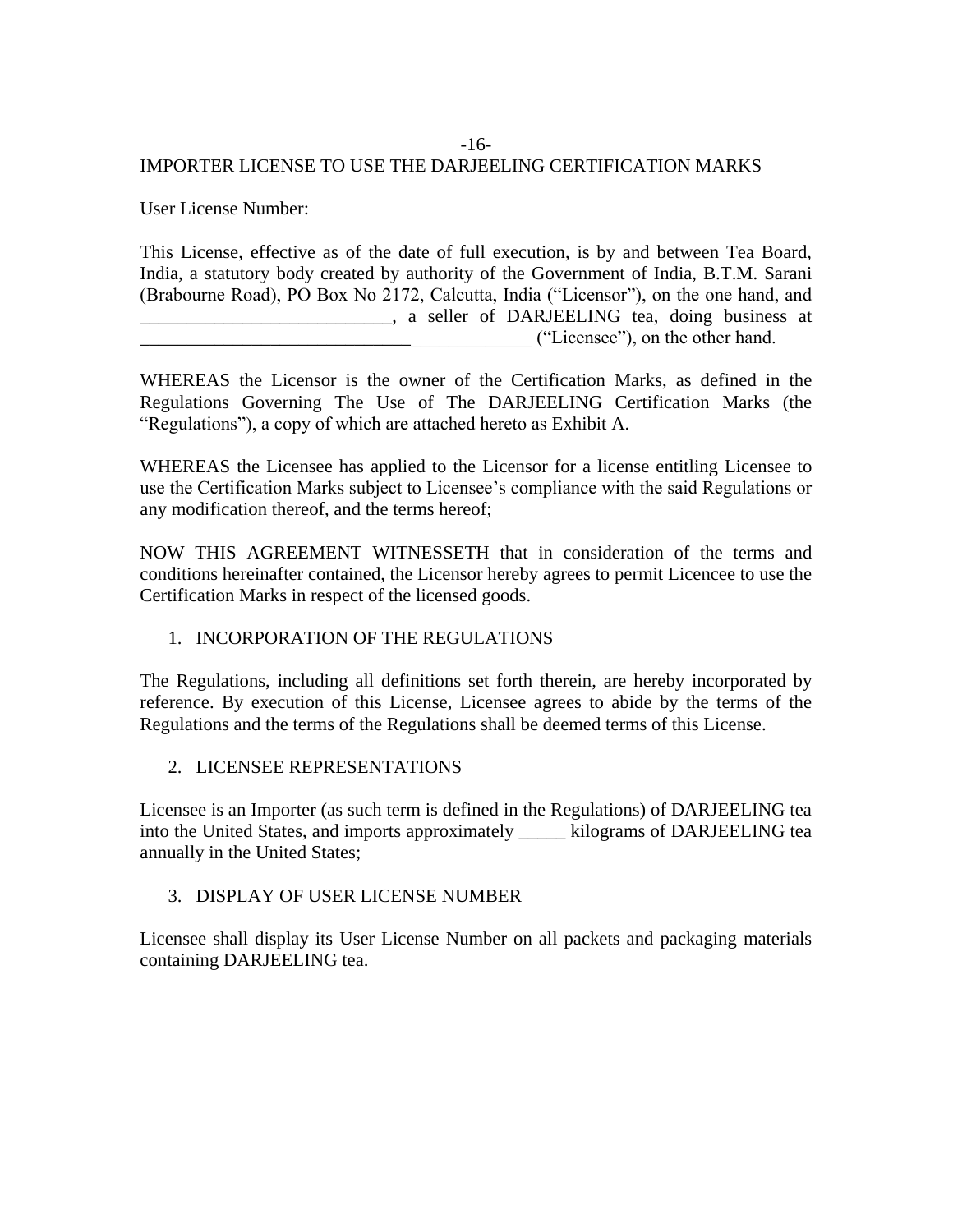#### 4. LICENSE FEE

In consideration of the rights of licensed use of the Certification Mark/s granted to the Licensee, the Proprietor shall charge the Licensee license fee. As of the date of execution of this Agreement, Licensee shall pay the following fee:

| In US $$$ : | One time registration \$50                             |
|-------------|--------------------------------------------------------|
|             | Annual Fees $-1.0$ US Cent per kilo of teas purchased. |

The use fees shall be paid by Licensee to the Proprietor at the beginning of each year based on average purchases of Licensee over last three years. A reconciliation shall occur at the end of each year, at the time of renewal of the license, based on the actual quantities sold by the Licensee and calculated at the applicable rate .

The Proprietor has the power to revise the use fees upwards by giving six months' notice in writing to the Licensee, provided two years have elapsed following the effective date of this Agreement. The Proprietor will act fairly in determining the amount of use fees as it is a non profit-making body.

#### 5. DURATION

This Agreement shall come into force from the date hereof and shall continue for as long as Licensee is in conformance with the terms of this License.

#### 6. BREACH

Licensee shall be responsible for the consequences of any breach of this License on its part, and shall be fully liable for any damages that may result from such breach of this License.

#### 7. TERMINATION

In the event of the Licensor terminating the License pursuant to the Regulations, all items bearing or indicating the Certification Mark, and all blocks for making the same, shall forthwith be delivered to the Licensor for the purpose of being destroyed, or else satisfactory proof (in the opinion of the Licensor) shall be given of this having been done. After the termination, the Licensee shall not sell or expose for sale, any goods bearing the Certification Mark except with the consent of the Licensor.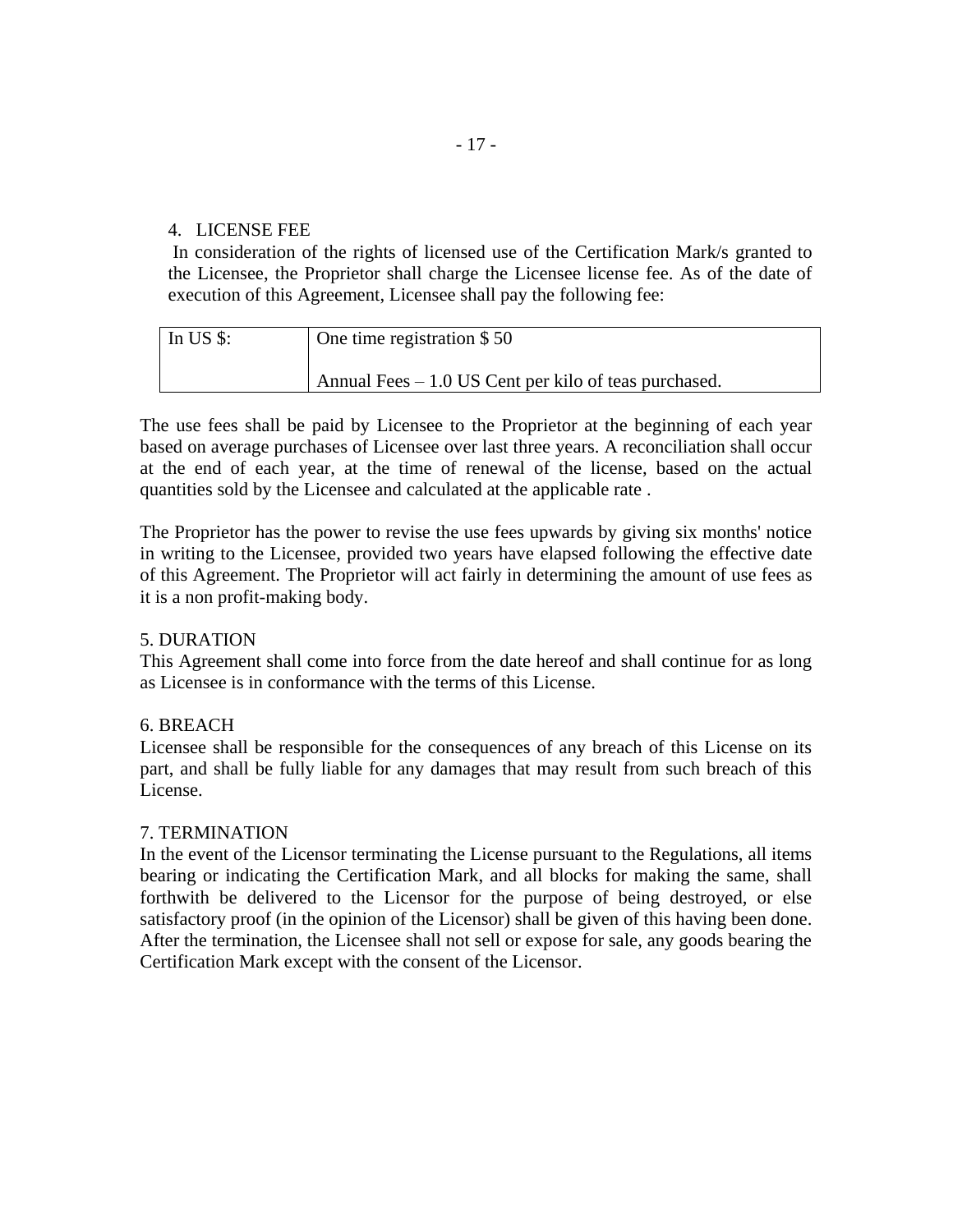#### 7. NOTIFICATION OF INFRINGING USERS / THIRD PARTY LAWSUITS

7.1 Licensees undertake to bring to the notice of the Proprietor all cases of wrongful use or infringement of the Certification Marks, registration or attempted registration of a trademark identical with or similar to the Certification Marks. In the event of the Proprietor undertaking any opposition to or any action to restrain or punish such act or acts, the Licensee agrees to co-operate fully and freely with the Proprietor and undertakes to do all such acts and things as the Proprietor shall reasonably require to assist the Proprietor in any legal proceedings in respect of infringement or use or registration of the Certification Marks or any mark similar thereto.

7.2 If the Licensee or any of its customers is sued as a direct result of use of the Certification Marks, the Licensee, on service upon it of any notice of any such claim, shall forthwith give the Proprietor written notice thereof and of all particulars thereof and the Proprietor shall have the right to participate in the defense of such suit by its own counsel and at its own expense.

#### 8. MISCELLANEOUS PROVISIONS

8.1 If any term, paragraph or provision of this Agreement shall be held to be invalid for any reason whatsoever, such invalidity shall not affect the validity or operation of any other term, paragraph or provision thereof, and such invalid term, paragraph or provision shall be deemed to have been deleted from this Agreement.

8.2 This License shall be governed by and construed in accordance with the laws of the United States of America.

IN WITNESS WHEREOF, the parties have executed this License effective as of the last date set forth below:

The Tea Board of India

| $T^{\bullet}$ | 1111 |
|---------------|------|
| <b>THE</b>    |      |

\_\_\_\_\_\_\_\_\_\_\_\_\_\_\_\_\_\_\_\_\_\_\_\_\_\_\_ \_\_\_\_\_\_\_\_\_\_\_\_\_\_\_\_\_\_\_\_\_\_\_\_\_\_

Date: \_\_\_\_\_\_\_\_\_\_\_\_\_\_\_\_\_\_\_\_\_\_\_\_\_ Date: \_\_\_\_\_\_\_\_\_\_\_\_\_\_\_\_\_\_\_\_\_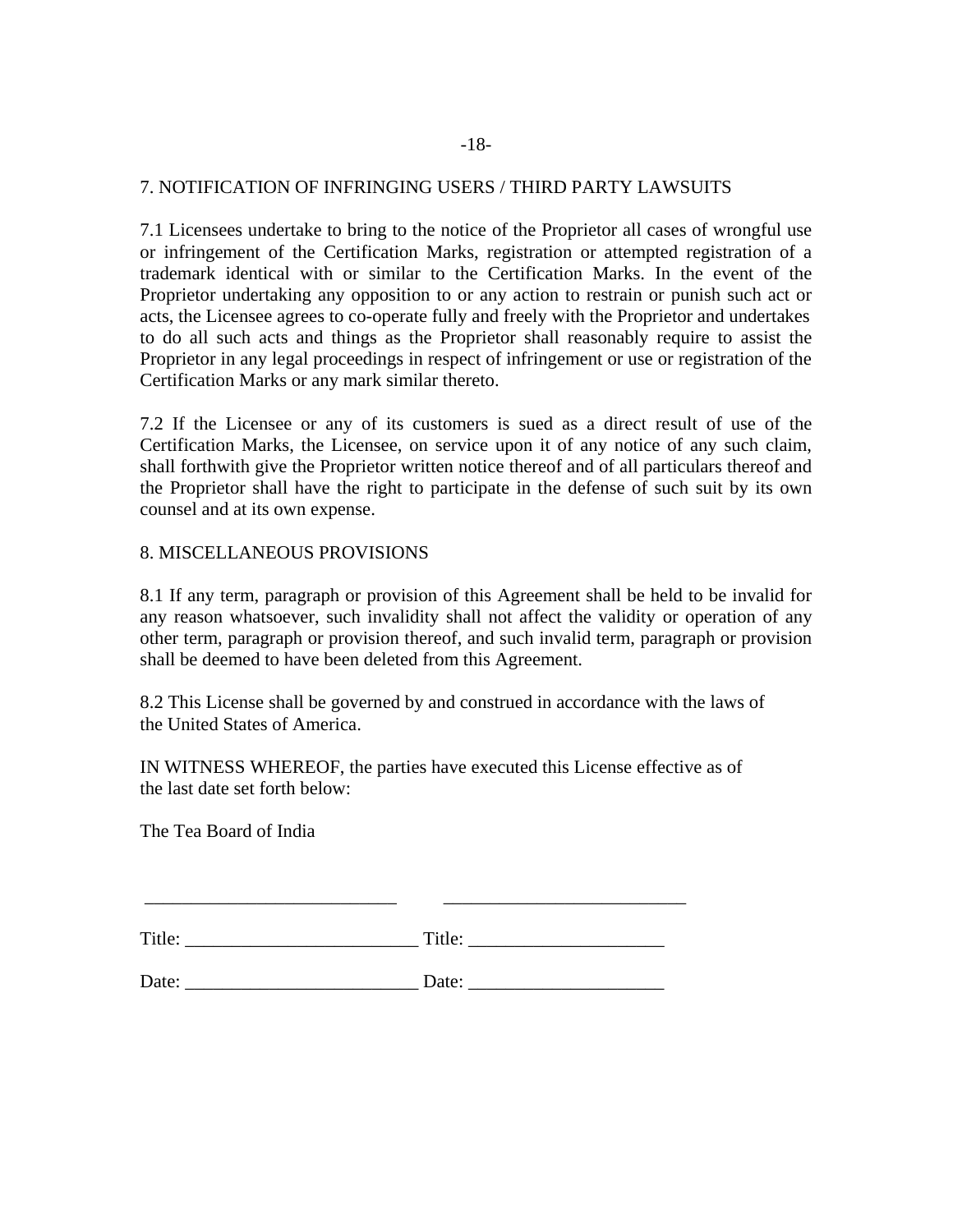#### NON-IMPORTER LICENSE TO USE THE DARJEELING CERTIFICATION MARKS

User License Number:

This License, effective as of the date of full execution, is by and between Tea Board, India, a statutory body created by authority of the Government of India, B.T.M. Sarani (Brabourne Road), PO Box No 2172, Calcutta, India ("Licensor"), on the one hand, and **Example 2.1** Seller of DARJEELING tea, doing business at \_\_\_\_\_\_\_\_\_\_\_\_\_\_\_\_\_\_\_\_\_\_\_\_\_\_\_\_\_\_\_\_\_\_\_\_\_\_\_\_\_\_ ("Licensee"), on the other hand.

#### 1. INCORPORATION OF THE REGULATIONS

The Regulations Governing The Use of The DARJEELING Certification Marks (the "Regulations"), a copy of which is attached hereto as Exhibit A , including all definitions set forth therein, are hereby incorporated by reference. By execution of this License, Licensee agrees to abide by the terms of the Regulations and the terms of the Regulations shall be deemed terms of this License.

#### 2. LICENSEE REPRESENTATIONS

2.1 Licensee is a seller of DARJEELING tea in the United States and sells approximately \_\_\_\_\_ kilograms of DARJEELING tea annually in the United States;

2.2 Licensee purchases all of its inventory of DARJEELING tea from the following seller(s):  $_{\text{selfer}}(s)$ : Seller(s)"). If Licensee wishes to purchase tea from a seller other than the Endorsed Seller and that is a seller of DARJEELING tea duly authorized by Licensor (an Authorized Seller"), Licensee shall notify Licensor and this License shall be modified to add such Authorized Seller as an Endorsed Seller. Licensor may not refuse a request by Licensee to modify this License to add an Authorized Seller as an Endorsed Seller.

#### 3. USE OF THE CERTIFICATION MARKS

Licensee must use the Certification Marks pursuant to the terms of the Regulations. Subject to the terms of this License, Licensee may reasonably rely on the representation of its Endorsed Seller(s) that tea is DARJEELING tea if the Endorsed Seller (a) actually represents that the tea is genuine DARJEELING tea pursuant to the standards of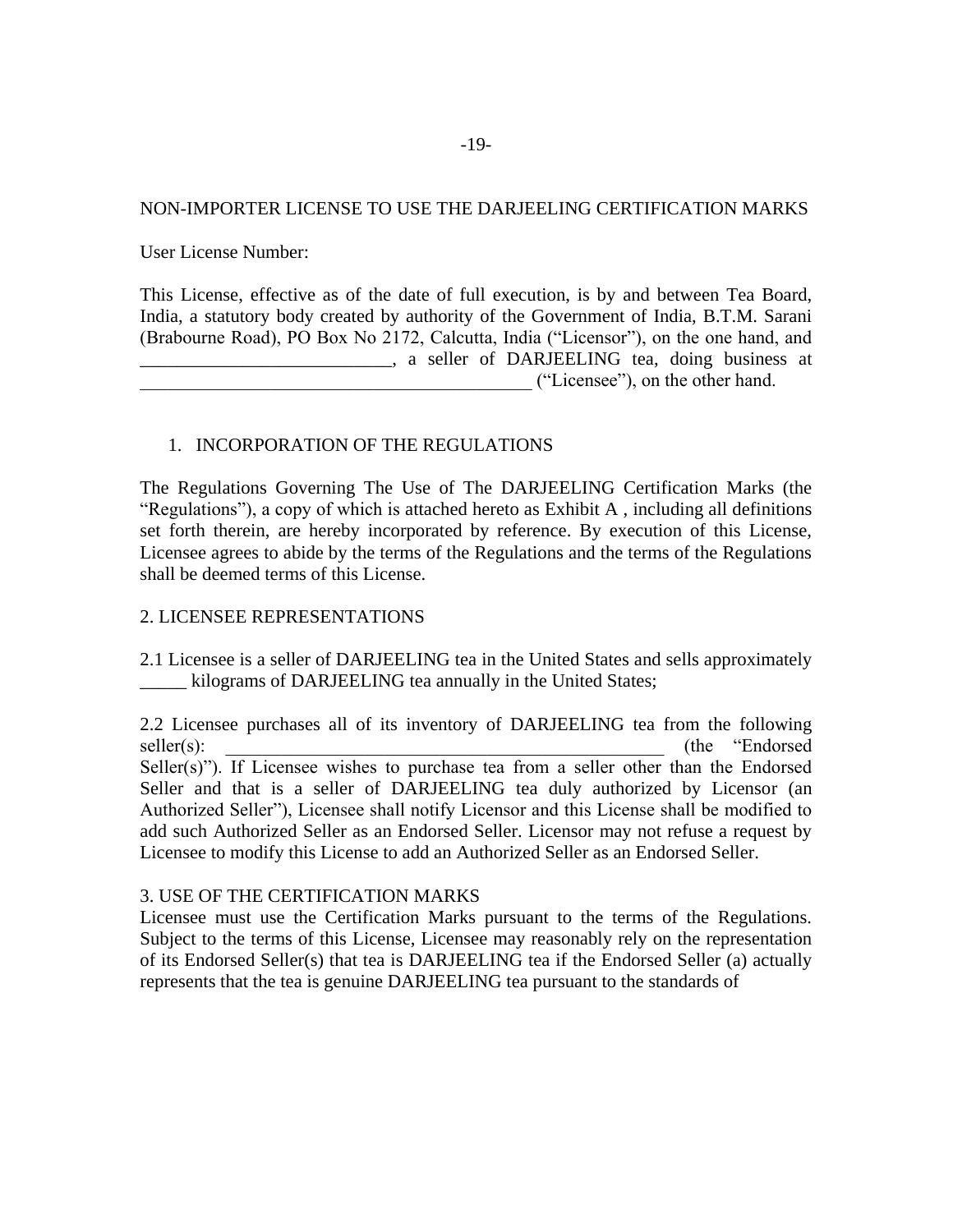Licensor or (b) represents to Licensee that the tea is tea that has been represented to the Endorsed Seller(s) to be DARJEELING tea by a seller duly licensed by the Licensor.

#### 4. LICENSE FEE

There is no monetary fee for this License.

#### 5. DURATION

This Agreement shall come into force from the date hereof and shall continue for as long as Licensee is in conformance with the terms of this License.

#### 6. NON-IMPORTER LICENSE TERMINATION EXCEPTION

Pursuant to Section 7 of the Regulations, if Licensee breaches this License, Licensor may terminate this License by notice in writing to Licensee, except that, if Licensee's breach consists of misuse of the Certification Marks attributable solely to Licensee's good faith reliance on the misrepresentation and/or misstatement of the Endorsed Seller(s) that the tea purchased from the Endorsed Seller(s) is genuine DARJEELING tea, Licensee shall only be required to immediately discontinue use of the Certification Marks in connection with such tea. Failure to immediately discontinue such use of the Certification Marks shall be deemed a breach warranting termination of this License by Licensor.

#### 7. NOTIFICATION OF INFRINGING USERS / THIRD PARTY LAWSUITS

7.1 Licensees undertake to bring to the notice of the Proprietor all cases of wrongful use or infringement of the Certification Marks, registration or attempted registration of a trade mark identical with or similar to the Certification Marks. In the event of the Proprietor undertaking any opposition to or any action to restrain or punish such act or acts, the Licensee agrees to co-operate fully and freely with the Proprietor and undertakes to do all such acts and things as the Licensee shall reasonably require to assist the Proprietor in any legal proceedings in respect of infringement or use or registration of the Mark or any mark similar thereto.

7.2 If the Licensee or any of its customers is sued as a direct result of use of the Certification Marks, the Licensee, on service upon it of any notice of any such claim, shall forthwith give the Proprietor written notice thereof and of all